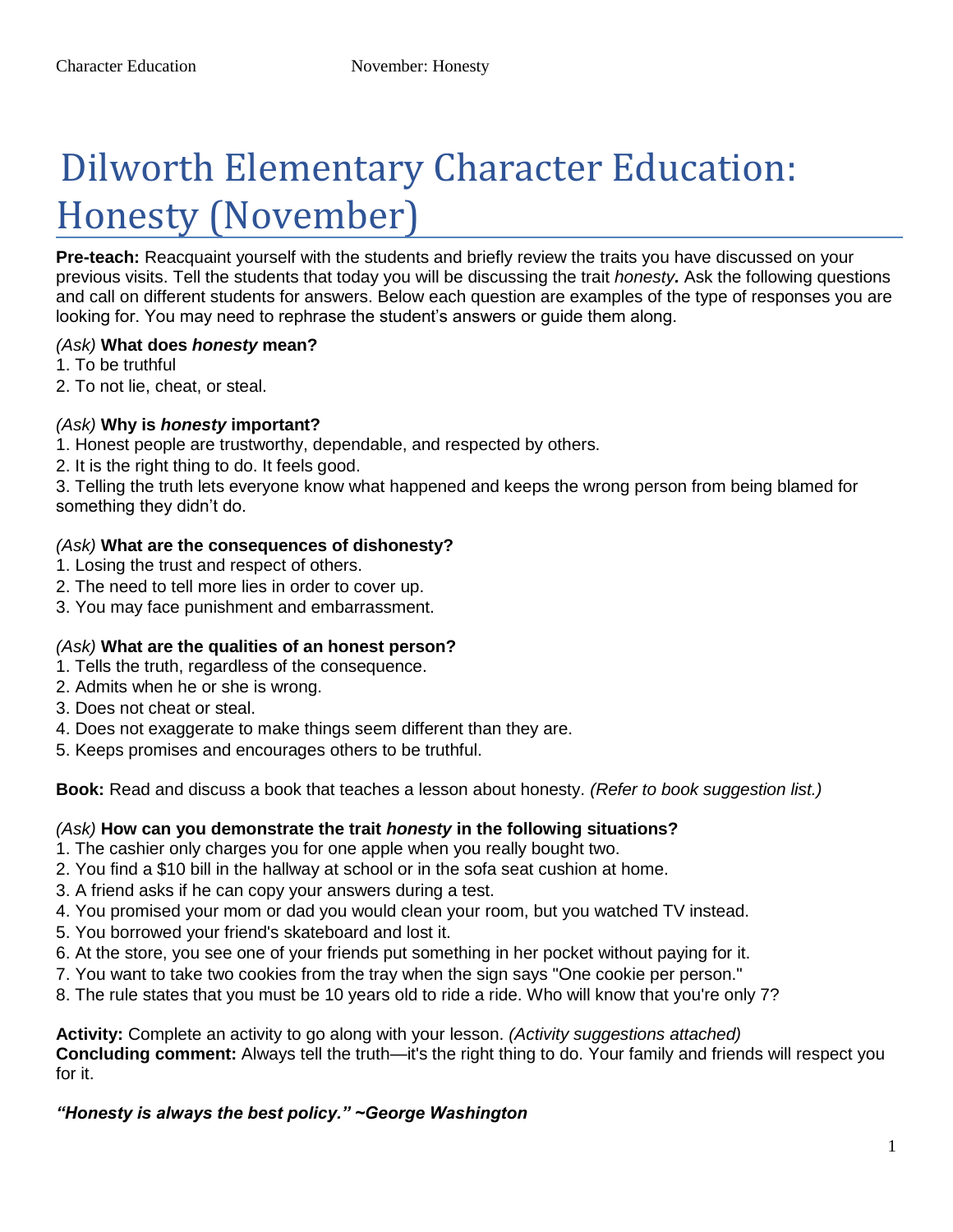# **Honesty Activities**

#### **The Honesty Song** – **All Dilworth K classes Materials**: None

Teach students to sing a song about honesty. They can help write their own lyrics to a familiar tune (Happy Birthday, Alphabet song, etc.), or you may choose teach them one like this: *(Sing to the tune of Yankee Doodle)*  Honest, honest I will be; truthful and sincere. I'll tell the truth and never lie; and will not cheat or steal. Honest, honest, I will be; you can count on me. I pledge to always tell the truth and answer honestly!

#### **The Honest Mouth** – **All Dilworth 1st Grade Classes**

**Materials**: Bright gumball or gobstopper-type hard candy in a dark color

Ask:

(1) When would it be tempting to lie instead of being honest and telling the truth? *(If you're afraid of getting in trouble, if you haven't done the right thing, if it would be easier in the moment or you'd get what you wanted, etc.)*

(2) And how would you feel once someone else—your parent, your friend, or your teacher—knew you hadn't been honest and hadn't told the truth? *(Ashamed, disappointed, and afraid they wouldn't trust you next time?)*

(3) Does anyone know what happens when you eat bright candy? *(Put a piece in your mouth and work it around. After sucking or chewing on the candy, open your mouth to show the result.)* Is it a secret that I just ate some candy? Is there any hiding that you've had candy? *(No, everyone can see the color in your mouth.)*

A mouth that has eaten candy with food coloring in it is discolored. Yuck! Not only is your tongue discolored, but your teeth and even your lips may be colored. It takes a long time before your mouth returns to its normal color.

(4) How is being dishonest like the stain of a candy you've eaten? *(Dishonesty has a lasting effect, just like the candy. Candy leaves our mouths colored for a long time, and we can see the negative results of telling lies long after we've told them. For example, others will lose trust in us, privileges may be taken away from us, and even friendships can be lost if we've hurt our friends with a lie. Telling lies can leave a big ugly mark--just like candy can mark or color your mouth.)*

Remember: It's always best to be honest and true. Don't let the stain of dishonesty leave its mark on you!

(Adapted from *Object Talks for Any Day*, V. Kokmeyer)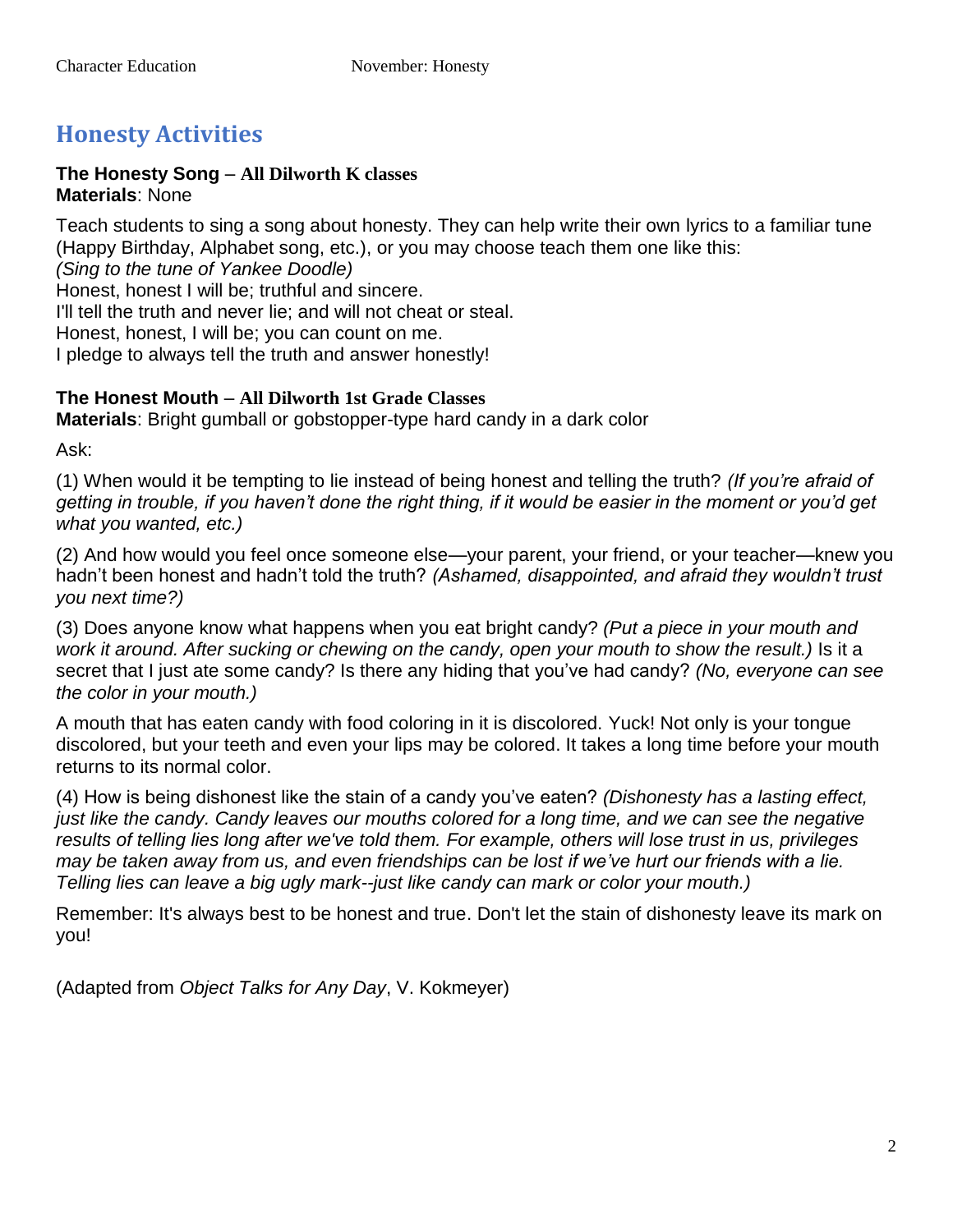# **Honesty Activities (continued)**

#### **Oh, What A Tangled Web We Weave!** – **All Dilworth 2nd Grade Classes Materials**: Ball of yarn

Arrange ahead of time to have your child or another student help you with this demonstration, and secretly ask the child to give false answers to each question that you will ask.

Now ask the child to sit in a chair front of the class. Next, ask the seated child a simple question such as, "Why didn't you bring your homework for today?" As he/she answers untruthfully, such as "I didn't bring my homework because the dog ate it," raise your eyebrows at the class and wrap a long string of yarn around the helper twice. Then ask a follow-up question based on the child's reply, such as "How did the dog get your homework?" As the student makes up another clearly untrue answer, wrap the yarn around him/her two times again. Continue to ask follow-up questions until the child is entangled in a web of yarn. After the class has observed the situation, explain that you asked this person to make up false answers to all your questions (to lie).

Discuss the following with the class:

1. Ask if the students can see from the exercise what telling lies can do to someone. Is it easy to stop lying once you've started? Emphasize how one lie usually leads to another and how quickly we can become trapped and embarrassed by lies.

2. Ask them the difference between how a person who always tells the truth feels vs. how a person who lies feels. *(The person who tells the truth doesn't have to think back to a story or lie and figure out how to cover it up. Which one has peace of mind? Which one feels good about him- or herself?)* 

3. Ask the students to tell about a time when they honest even when it was difficult. How do they think the person they told the truth to thinks of them for being honest?

4. Ask why it is important for us to always tell the truth *(trust, respect, because it's the right thing to do.)* 

5. Ask if they easily trust people they know have lied to them. Would it take time to trust a person's word again, after knowing he or she wasn't truthful with you?

(Adapted from *10-Minute Life Lesson,* Jaime Miller)

#### **The Honesty Pledge** – **All Dilworth 3rd Grade Classes Materials**: None

Ask each student to write his or her own honesty pledge for school. This is the student's set of promises to always be truthful in their words and actions. Ask them to make sure the pledge addresses the times when it's essential to be honest (when doing work they're expected to do by themselves, when answering for their actions and taking responsibility, when telling what really happened). After they have finished writing, students may decorate, date, and solemnly sign their pledges. Their final versions may read something like this:

> I will always tell the truth no matter what. I will admit when I am wrong. I will do my own work. I will be honest and trustworthy.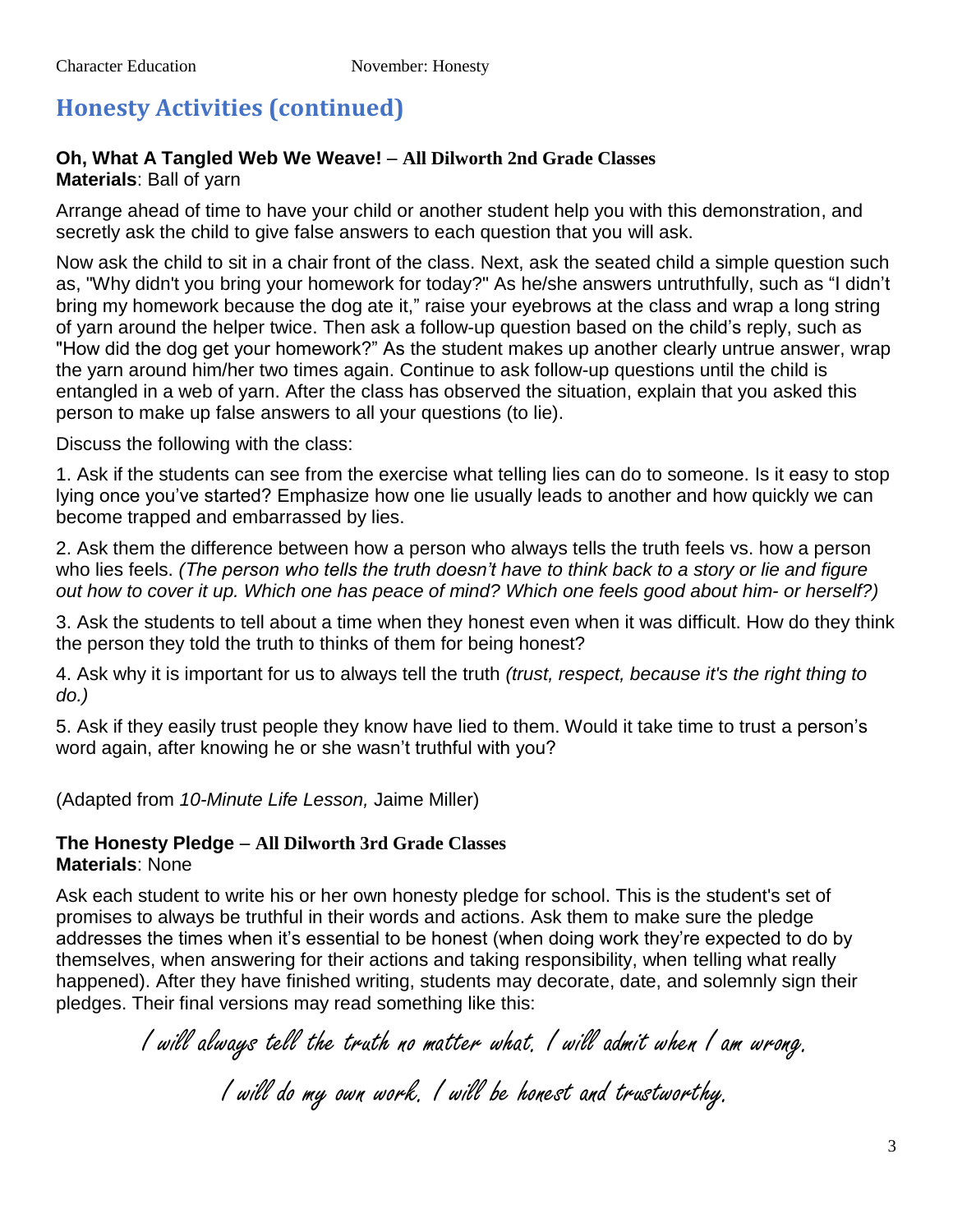# **Honesty Activities (continued)**

#### **The Tower of Flour** – **All Dilworth 4th Grade Classes**

**Materials**: Flour, spoon or scoop, dime, hard plastic cup, newspaper, butter knife, paper plate

Begin by spreading newspaper on a table. Place the dime in the center of the bottom of the plastic cup. Scoop flour into the cup. Pile it to the brim and press down firmly to make it compact. Place the paper plate on top of the cup and turn them over together on the newspaper. Tap the cup gently, then carefully lift it off. The flour should remain standing in the shape of the cup, with the dime on top.

Explain that the dime represents the trait *honesty.* The flour is our reputation and the trust others have in us. We can all see that honesty is sitting right on top.

Next, take the knife and carefully slice off the side edge of the "flour tower," being careful not to cut too deeply.

Explain that this represents what happens when we tell lies. Our reputation is weakened. Others will not be likely to trust or respect us. Notice how each time more flour is removed, the dime's position becomes more precarious. Continue until the dime drops and the tower of trust falls.

(*10-Minute Life Lessons*, by Jaime Miller)

#### **The Cover-Up** – **All Dilworth 5th Grade Classes**

**Materials**: Bucket or large cooking pot (about 8 inches across), one quarter, and enough pennies for each student to have one.

Fill the bucket with 6–8 inches of water and put the quarter at the bottom, in the center. Begin by saying that telling a lie may seem like a simple way out of a problem. However, usually when we tell a lie we end up telling even more lies in order to cover up the first lie*. (Give an example, either made up or from your own personal experience*.)

Explain to the students that their challenge is to cover up the quarter by using a penny. Have students come up one at a time and try to drop their penny *(from at least 2 inches above the water)* into the bucket and try to cover up the quarter. After everyone has had a turn to drop a penny in the bucket, discuss the following questions:

- 1. How well did the penny cover the quarter?
- 2. How many pennies actually landed on the quarter?
- 3. How does this activity compare to trying to cover up a lie that we told?
- 4. Does a person have to tell more lies to cover up the first lie?
- 5. What happens when you are caught lying?
- 6. How easy is it for others to trust you again?
- 7. Why is telling the truth easier than lying, even if the truth may get you in trouble?

(*Activities That Teach Family Values*, by Tom Jackson)

**Unless otherwise noted, lessons above came from** *The Parent/Community Connection in the Classroom: Connecting your classroom to parents, community, and character education* **Julie L. Gaines, 2005 (Reproduction is permissible for school use only).**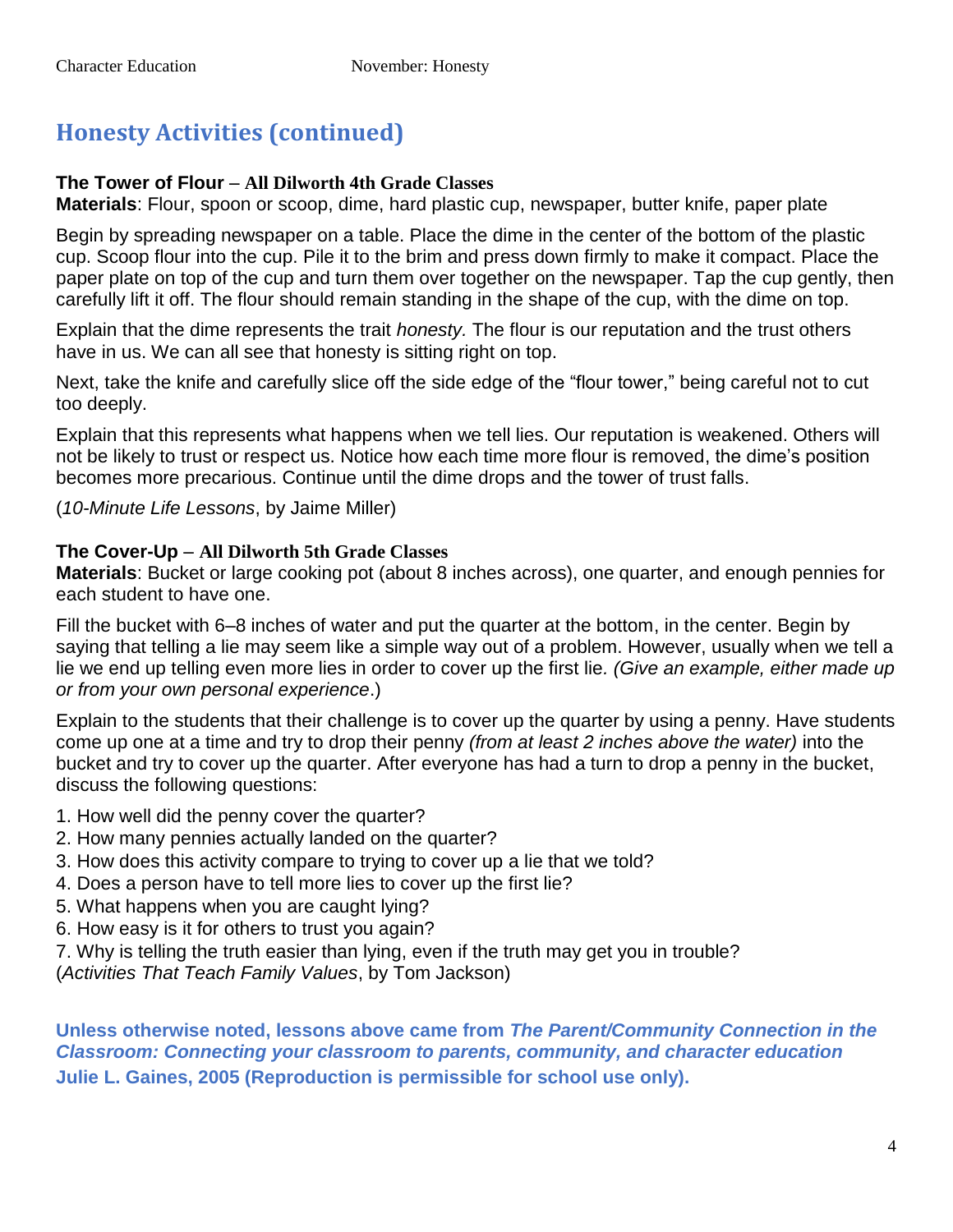### **Additional Honesty Activity Options**

#### **Simon Says: Let's Talk about Honesty** (Suggested for grades K-1) **Materials:** None

Ask the students to sit in a circle. Tell them: (1) Simon says raise your hands and keep them up if it's important to you that your friends tell you the truth. (2) Simon says keep your hands up if you think it's okay to be dishonest if someone else has lied to you first. (3) Put down your hands if it's okay to lie once. (Did anyone get tricked?) (4) Simon says to keep your hands up if it makes you feel good when people are honest with you. (5) Put your hands down if you feel better when you tell the truth. (Did anyone get tricked?)

Simon says this class is full of honest and trustworthy friends!

**Honesty in Advertising** (Suggested for grades 2-5) **Materials:** A printed ad for a toy or other product

Copy or print an advertisement that makes assertions or promises about a product. Ask the students to examine the claims in the ad. Does the ad state or seem to show something you think may be untrue? Is the ad aimed at making you believe something that might not be true?

If you think the ad is misleading, is it lying by omission (leaving out important information or facts that would make a difference to you)? Does it offer only part of the truth?

Why might a company be dishonest or omit the truth about a product? How would you feel if you'd saved money to buy this product and it didn't work the way you expected? Would you trust the company's ads in the future? Has this ever happened to you?

**Why Lie?** (Suggested for grades 3-5) **Materials:** None

Divide the students into small groups. Ask each group to come up with reasons and rationalizations people use for being dishonest—either by omitting the truth or telling lies*. (It seems easier than taking responsibility, it may prevent you from getting into immediate trouble, others won't be mad at you for what you did wrong, it gives you more time to figure out how to handle the situation, etc.)*

Ask the groups to figure out the weaknesses of each of these reasons. *(Eventually the truth catches up with you, others doubt your word, you get in trouble for lying on top of being in trouble for what you did wrong in the first place, you have to keep telling lies to cover up the first lies—until you're caught.)*

Explore situations when it's difficult to tell the truth. *(When you don't want to hurt someone's feelings,*  when you're afraid, when you're embarrassed, etc.) Ask the students to offer specific situations when it was tough for them to be honest. How did they feel after they told the truth (or didn't)? How do they feel about it now?